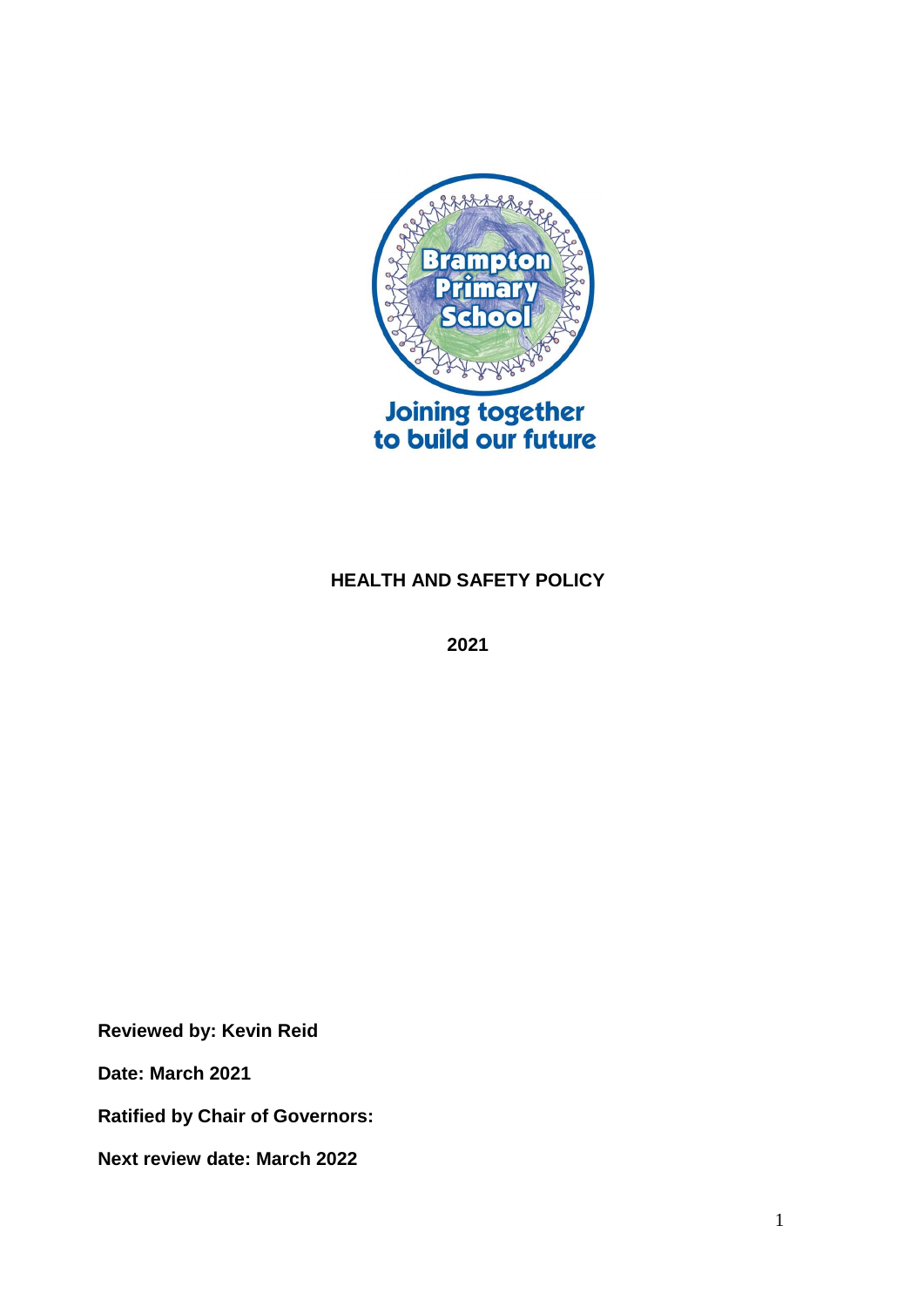### **BRAMPTON PRIMARY SCHOOL**

## **HEALTH AND SAFETY POLICY STATEMENT**

### **INTRODUCTION**

Newham Council has delegated the majority of the budget relating to the operation of schools to individual establishments. The responsibility for the day-to-day management of occupational safety and health has, therefore, largely been transferred to establishments. However, in community and voluntary-controlled schools the Council is still the employer, and could, therefore, ultimately be held to account for any health & safety failures in these schools.

Individuals, managers & leaders in schools should be aware that they could individually be held to account [criminally/in civil action/disciplinary procedures], for failings in the management of health & safety in their establishments if they are deemed to have been negligent.

The policy is written within the framework of the Health and Safety at Work Act 1974 and its subsequent regulations. It is to be read in conjunction with the London Borough of Newham's Community and Voluntary Controlled Schools Health & Safety Organisation & Arrangements (version 3a Oct 2019), Health and Safety Management System of the London Borough of Newham, Education Department (three files).

It is to be reviewed, added to, or modified from time to time and may be supplemented in appropriate cases by further statements related to the work of the school. Copies and subsequent amendments will be made available to all employees. The phrase 'employee' includes all staff whatever their management function.

The success of this policy depends on the active support of all employees to achieve its objectives.

#### **THE POLICY STATEMENT**

The headteacher will be responsible to the Director of Education and Community Learning for the implementation, management and monitoring of the Policies and Procedures of the London Borough of Newham, the Education Department and School.

The headteacher recognises and accepts his responsibility to, as far as is reasonably practicable, provide a safe and healthy workplace and working environment for all employees, pupils, visitors and others who may be affected by the work of the school, i.e. parents, volunteer helpers, school meals service.

In discharging his responsibilities, the headteacher will pay due regard to relevant Regulations, Codes of Practice, Guidance Notes and professional advice.

The headteacher similarly requires all employees to recognise their responsibilities to take care for themselves, other workers, pupils, visitors and others who may be affected by the work of the school and to co-operate fully with the headteacher and the employer in achieving this policy.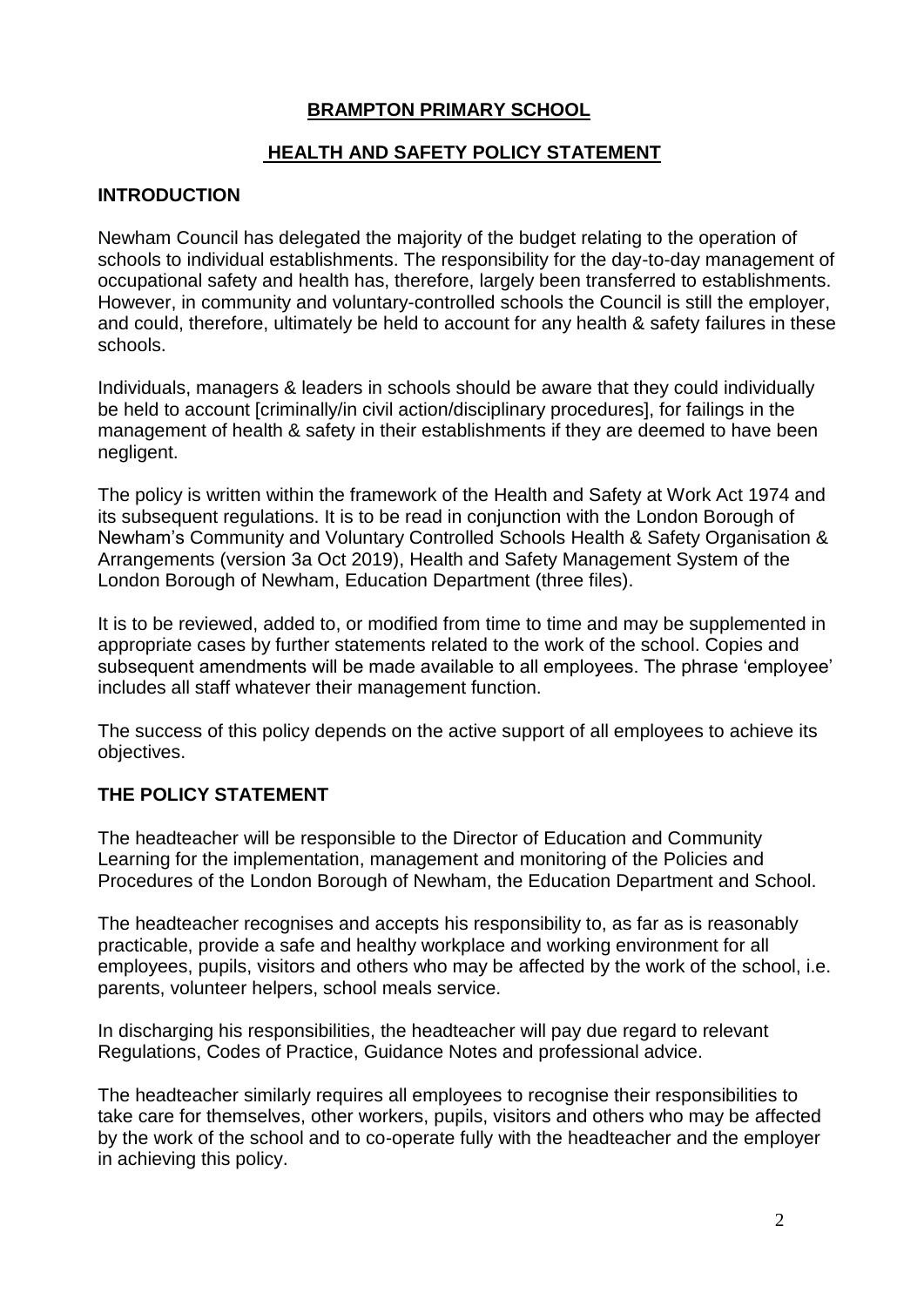The headteacher accepts responsibility as far as is reasonably practicable for the effect of the school's activities on the safety of contractors and others whilst working on the school premises.

The headteacher similarly requires contractors and others, when working on the school premises, to take all reasonable care for the protection of their own employees, school staff, pupils, visitors and others who may be affected by their work.

The headteacher will co-operate fully in the appointment of Safety Representatives by recognised Trade Unions as set out in the Safety Representative and Safety Committees Regulations 1978 (within the current staff).

The headteacher is the overall Health and Safety Co-ordinator and delegates duties to the Finance Manager and the Site Supervisor.

## **GENERAL RESPONSIBILITIES**

The headteacher will be responsible to the Director of Education and Community of Learning for the implementation, management and monitoring of relevant policies and procedures. The Headteacher will approve and monitor any arrangement made by school management team to discharge their responsibilities, as well as monitoring the outcome of the arrangement he may take. Line managers will take all reasonable measures to assist the Headteacher in carrying out the Health and Safety Policy. So far, as is reasonably practicable, they will ensure that those under their control and the areas in which they work are safe and that those employees under their control fulfil their responsibilities.

Employees have the duty to take reasonable care for their own health and safety and of others who may be affected by their actions and/or omissions; they co-operate with the London Borough of Newham, the Headteacher and line managers to enable them to maintain a safe and healthy workplace. Disregard or failure to comply with safety instructions shall be a breach of disciplinary rules and dealt with accordingly. The Headteacher will liaise with the Governing Body in matters where its responsibilities relate to the Health and Safety at Work Act. The Governing Body must comply so far as it is within their power to do so with the LA's safety policies. Should the Governing Body fail to discharge any responsibilities related to the Act, the LA will take necessary action and, if appropriate charge the school's delegated budget accordingly.

### **ADVICE AND TRAINING**

The Headteacher notes that the LA provides a range of professional advice, information and training in support of health and safety issues and will make available such advice, information and training to appropriate members of staff.

All new members of staff must undergo a health and safety induction, which will be presented by the Finance Manager or the site supervisor.

# **GOVERNING BODY STATEMENT**

The Governing Body of Brampton Primary School will, so far is reasonably practicable, ensure that all activities under its control are carried out in accordance with the Health and Safety at Work Act 1974, relevant regulations, approved codes of practice, guidance notes,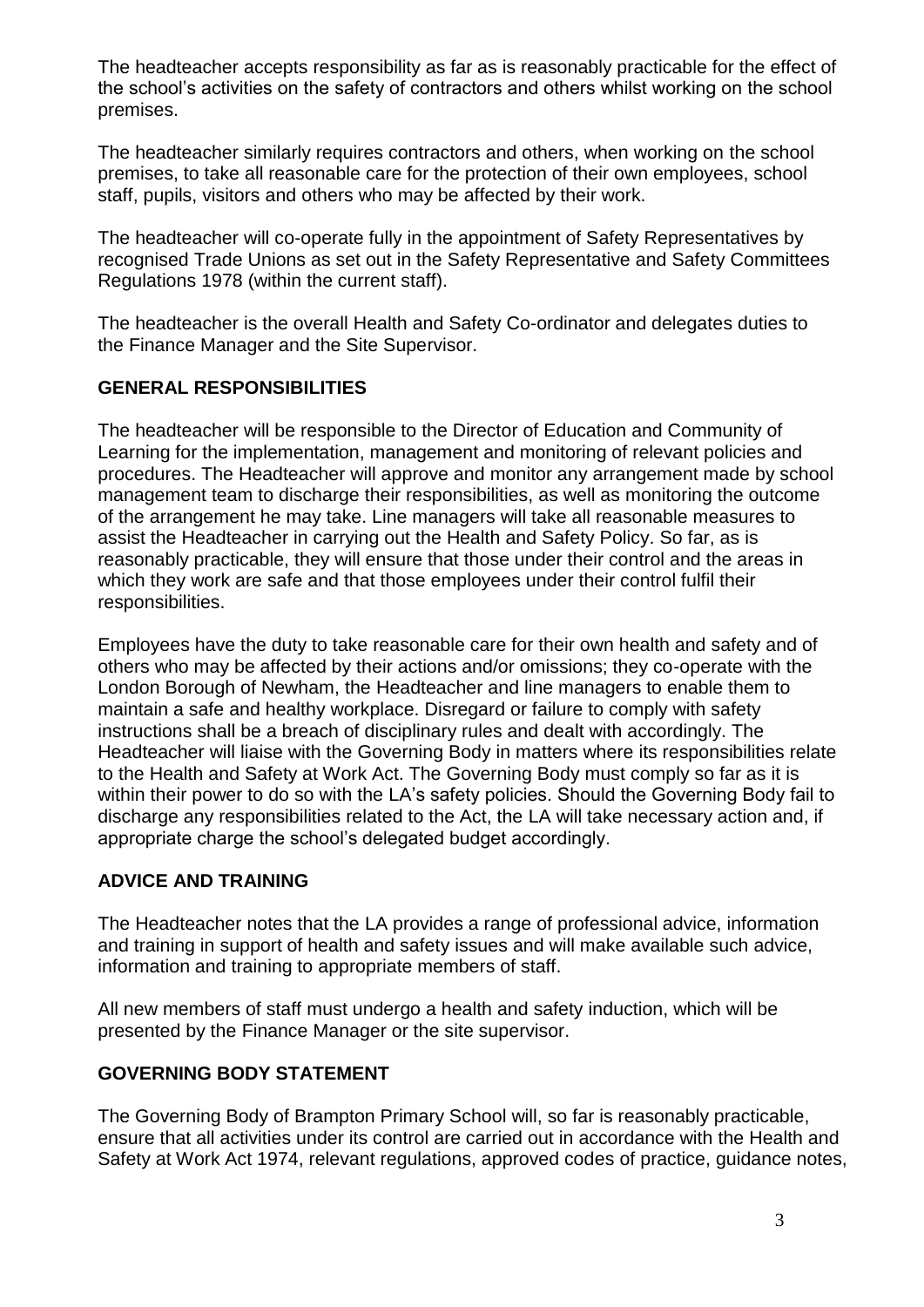the Safety Policy of Borough and the Education Department and paying due regard to advice and information provided by the Authority's advisors.

The Governing Body will ensure, so far is reasonably practicable, that all means of entering or leaving the premises available for use are safe and without risks to health and that any plant or substance in the premises or provided for use there are, safe and without risk to health. In this respect, the Governing Body will comply with the arrangements and procedures made by the Authority, it will ensure that appropriate health and safety arrangements are in place.

The Governing Body will review this statement annually or if circumstances change in the interim. It will ensure that the school maintains monitors and reviews its Health and Safety policy including the necessary items of organisation, arrangements and procedures.

#### **BRAMPTON PRIMARY SCHOOL ORGANISATION AND RESPONSIBILITIES INDUCTION**

Training and guidance will be given to all new staff. The Health and Safety Co-ordinator will oversee all training. Revision and updating of information will be given to existing staff as and when appropriate.

Risk assessment will be carried out regularly for those activities which attach a degree of risk and where there are hazards identified such as; out of school hours learning and Educational Visits. Health and Safety audits are carried out by the school regularly.

## **RESPONSIBILITIES**

- 1. **The headteacher** is responsible to the Director of Education and Community Learning for all aspects of Health and Safety in the school and will delegate to particular individuals specific functions for which they will be responsible to the headteacher, in particular will ensure the following:
	- There are arrangements for playground supervision, before and after sessions, break times and lunchtimes;
	- There are procedures for Educational Visits:
	- There are arrangements for personal safety and security;
	- There are regular fire drills;
	- That all accidents and assaults to pupils, staff and any other individuals are reported as per procedure;
	- That dangerous incidents are reported to the Director of Education;
	- That, in the event of a bomb warning the building is evacuated and the emergency services are called, that the police are met and informed of the situation and that Director of Education is informed of the incident;
	- That repairs needed to the building and equipment are reported and acted upon;
	- That major aspects of school policy relating to Health and Safety at Work are reported to the Governing Body;
	- That the School H & S Policy statement is reviewed annually or as and when appropriate, that members of staff are notified of any changes to it during the year and that they are issued with an updated copy when necessary. Staff are given appropriate training and guidance.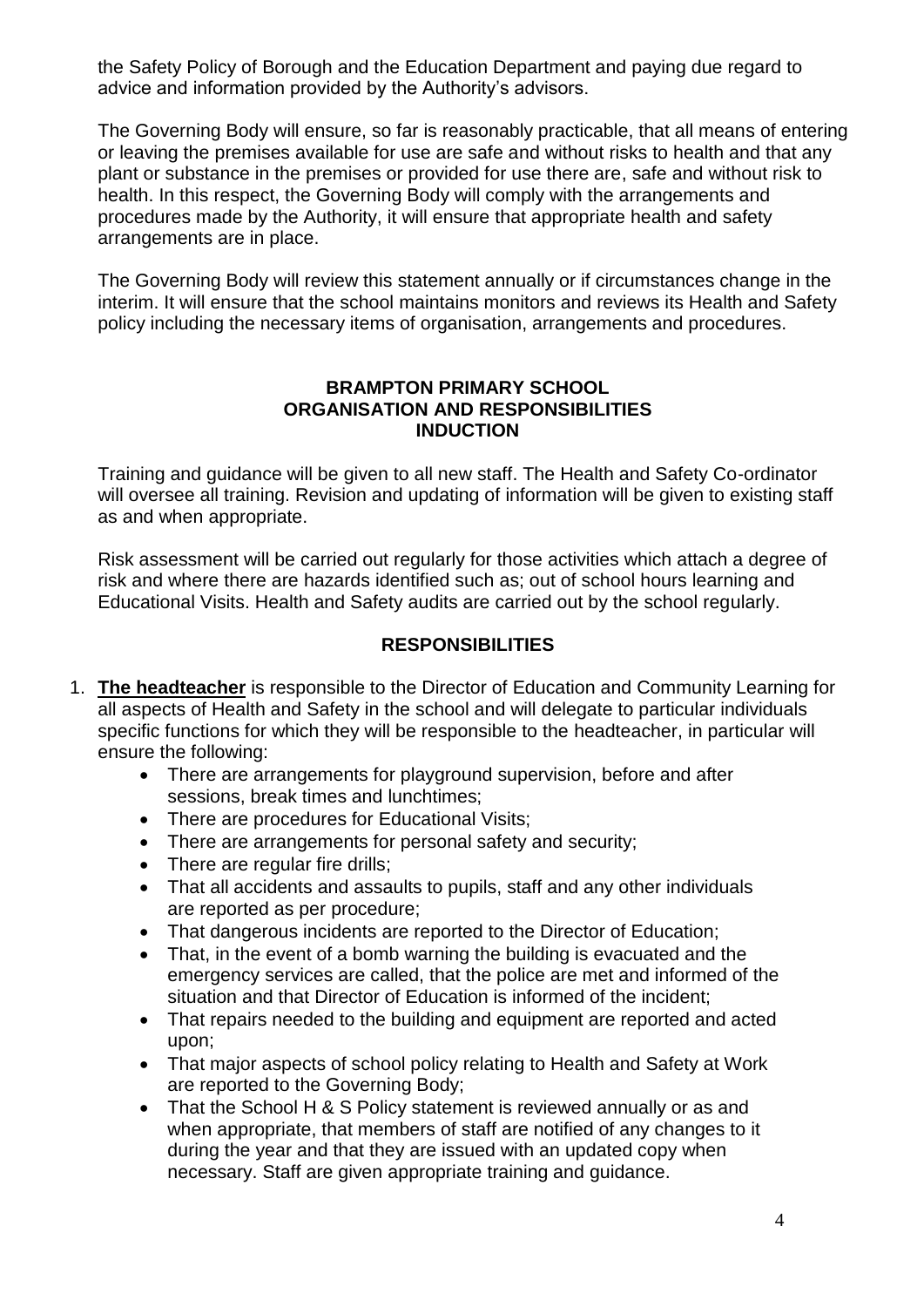In general, the headteacher will ultimately be responsible for the maintenance of a safe working environment and safe practice within the school in accordance with guidance received from the Health and Safety Executive, Department of Education and Science and the London Borough of Newham, Education Department.

In order to be able to demonstrate that the headteacher can competently discharge their duties listed above they must ensure they have suitable health and safety training. The Council sets a standard of the IOSH Managing Safely course for the Headteacher can complete either the IOSH Managing Safely course or a course that will demonstrate the required standard of competence.

2. **The deputy headteachers** have the responsibility of carrying out all the delegated functions identified and following the headteacher's instructions while the headteacher is absent. Whatever decisions the deputy makes which are outside this remit, are ultimately the responsibility of the headteacher and the deputy headteachers together.

The deputy headteacher (Mark Woodhouse) is to ensure that students on teaching practice and work experience are inducted into the Safety Policy of the Authority and the school.

- 3. **The health and safety co-ordinator** ensures that a safety audit will be conducted at least once per term. The health and safety co-ordinator will also ensure that all new staff are inducted into the Safety Policy of the Authority and the school, and that volunteers who frequently visit the school are appraised of the relevant parts of the School's Safety Policy. The health and safety Co-ordinator will keep a record of all such training. The health and safety Co-ordinator will, when instructed by the Headteacher, respond to Standard Procedures (SP) and Information Bulletins (IB) as appropriate.
- 4. **All staff** is responsible for:
	- The general safety of furniture and equipment in use in their own classroom;
	- Deficiencies must be reported to the member of staff with responsibility for the defective item;
	- The safe storage of equipment in their room when not in use;
	- The safe use of equipment and furniture in whichever area they may be working, including P.E. equipment before the large apparatus lesson;
	- Ensuring that all equipment is stored away safely as appropriate in whichever area s/he may be working:
	- Ensuring that any materials etc. that have been used during a lesson are cleared away;
	- Training pupils in the safe use, movement and storage of equipment where appropriate;
	- **Ensuring that work is displayed safely;**
	- Ensuring that pupils in their class know and understand the sections of this policy statement and any other instructions that are relevant to them;
	- Know the procedures in an emergency, evacuation or accident, etc. see Staff Handbook.
- 5. **Designated staff** have responsibility as follows:
	- P.E. equipment all staff, curriculum leader
	- Science equipment all staff, curriculum leader
	- Maths equipment all staff, curriculum leader
	- Audio visual equipment all staff , curriculum leader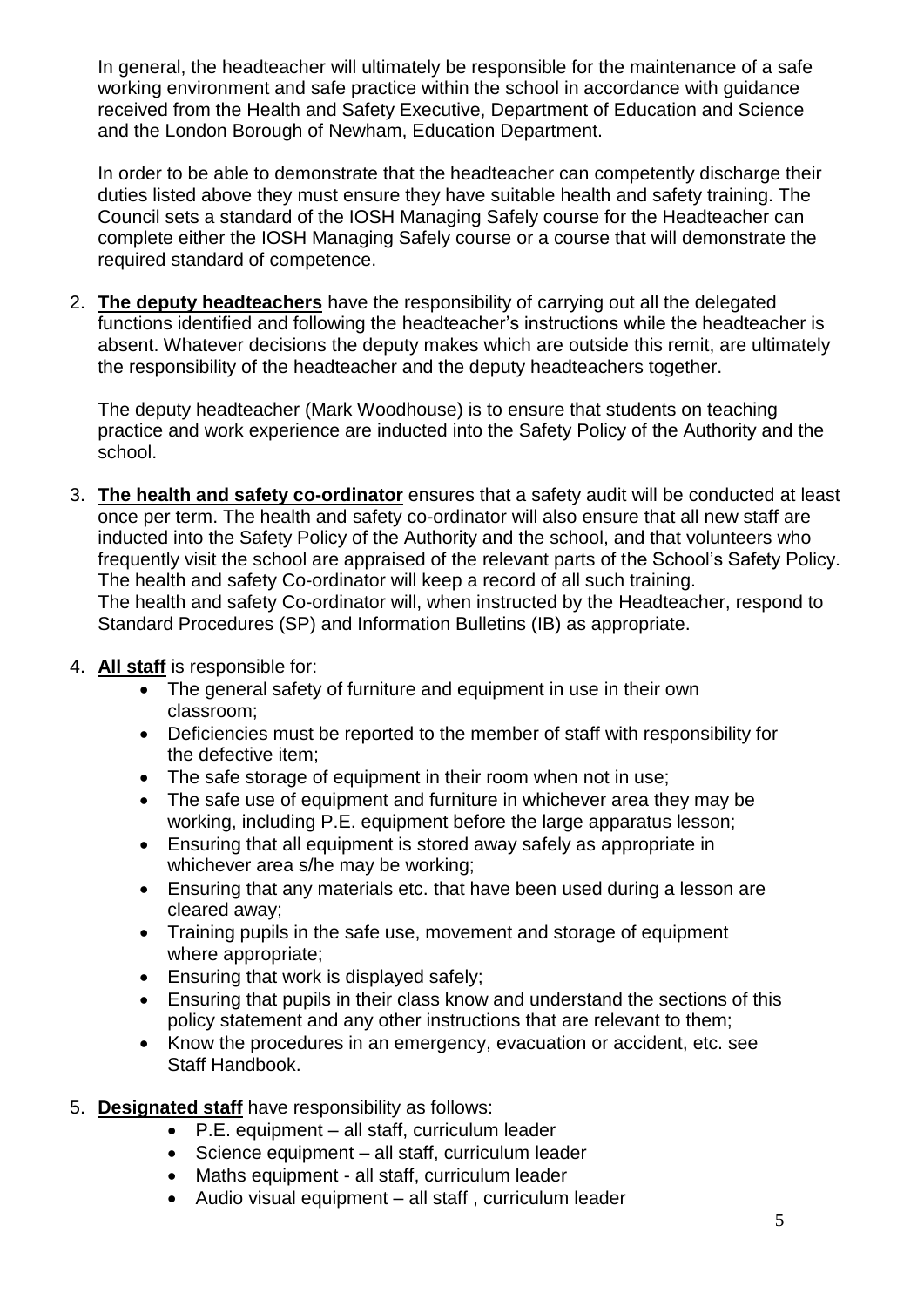- Furniture class teacher, headteacher, deputy headteacher, site supervisor
- First Aid designated '4'day trained and certificated First Aiders
- Buildings and grounds site supervisor
- Music all staff, curriculum leader
- $\bullet$  ICT all staff, curriculum leader

It will be their responsibility to ensure that:

- a) By regular inspection equipment has no obvious faults.
- b) If faults are found, equipment is withdrawn and repaired in accordance with procedures.
- c) New equipment is inspected on receipt to confirm that it is working order.
- d) All staff are aware of safe practices concerned with such equipment and follow manufactures instructions where appropriate.
- e) Where equipment is checked regularly by a contractor (as distinct from a day to day usage basis), this is done and a record will involve noting the date of the inspection in the Health and Safety file and keeping details of the inspection.

**First Aiders** See the first aid policy.

- 6. **The School Office** is responsible for the following:
	- The safe use and storage of equipment in the office and all the office store rooms.
	- The maintenance of an up to date inventory of clerical equipment. This must be available for inspection.
	- Ordering replacement items for first aid boxes as requested by the persons with current first aid qualifications.
- **7. The Site Supervisor** is responsible to the headteacher for the following:
	- a) The cleanliness of the site. In the event of a breakage, the Site Supervisor will come and remove it as soon as possible. It will be cleared, wrapped up and disposed of.
	- b) Any maintenance needs must be reported to the site supervisor immediately. Anything dangerously hazardous that occurs, the site supervisor can be phoned through the office. Any broken furniture is dismantled and taken away. All broken furniture must be reported to the site supervisor.
	- c) Main services, fire equipment, frost danger, clearing snow paths.
	- d) Organisation, monitoring and keeping records of fire alarm maintenance contract and other statutory testing, services and inspections
	- e) Asbestos condition monitoring inspections
	- f) Maintenance of asbestos register
	- g) Flushing of water outlets
	- h) Sentinel tap temperature testing
	- i) Know the location of first aid equipment in the school and ensuring that staff and contractors are aware of its availability
	- j) Ensuring that all points of access and egress are clear at all times throughout the site.
	- k) Maintaining an up to date inventory of plant, including all forms of heating and ventilation and of electrical and caretaking equipment – this to be made available when required for inspection.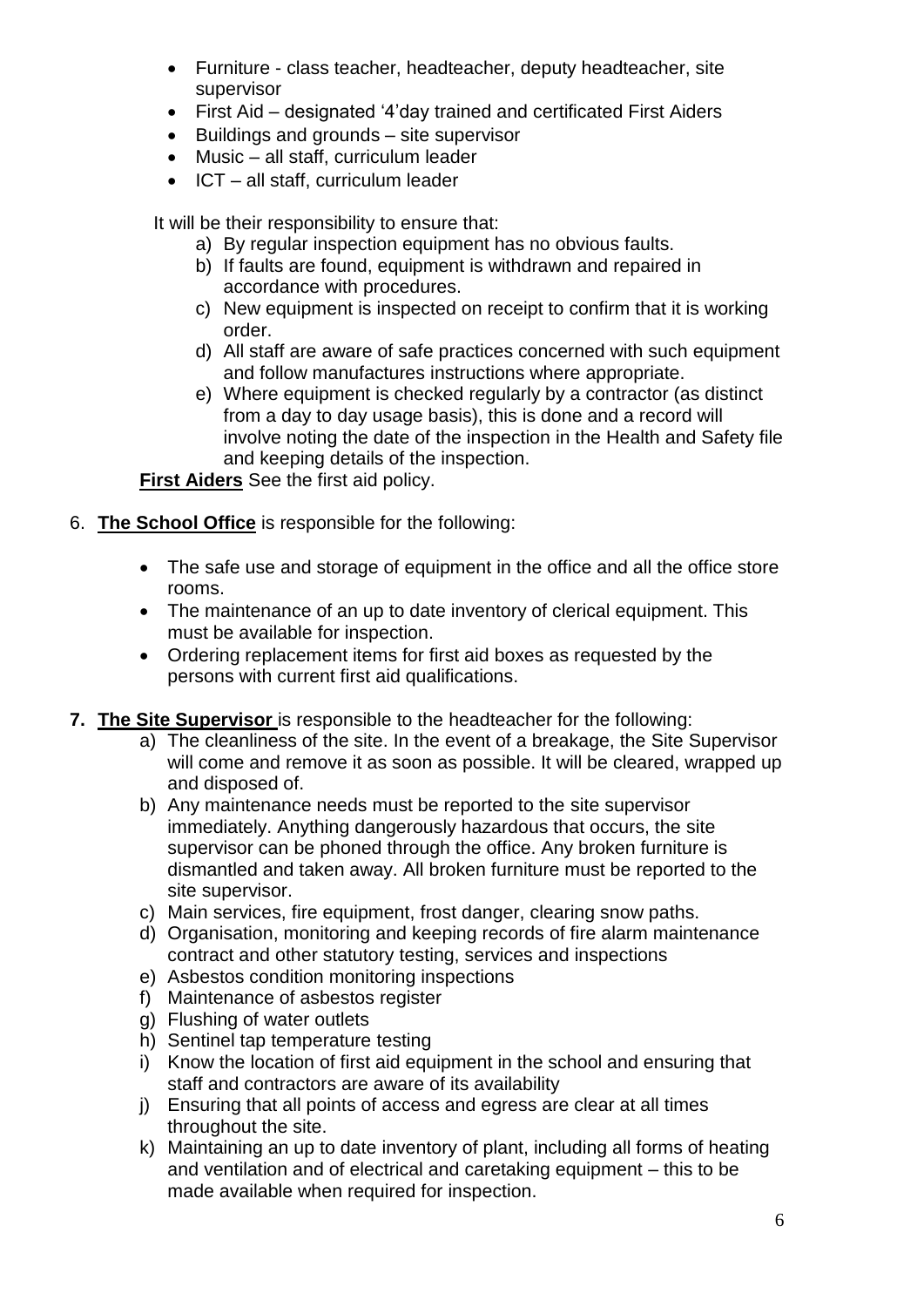- l) Preparing and making available plans showing the location of all fire appliances in the school.
- m) The Health and Safety Files.
- n) Entering into the school inventory details of any dangerous substance they may order.

The above list is not definitive but a sample of the types of jobs and tasks that the site supervisors will undertake in their day-to-day role. A systematic identification of the key tasks will need to be undertaken. Please see Appendix 2 for a list of common premises checks that need to be undertaken and the required frequency of testing/inspection (as applicable).

- 8. **Lunchtime supervisors** are responsible for the general safety of pupils in:
	- a) The dining areas throughout lunchtime.
	- b) The playground during lunchtime.
	- c) The classroom in the event of wet dinner times
- 9. **All employees** are responsible for the following:
	- Completing the appropriate accident/assault form if they sustain an accident/assault in the course of their employment and handing it to the Finance Manager who will sign it and send it to the [CYPS-Schools.H&S@newham.gov.uk](mailto:CYPS-Schools.H&S@newham.gov.uk) or Health and Safety Liaison Officer if appropriate.
		- a) Exercising their own judgement in determining what is safe whenever there are no relevant regulations or advice.
		- b) Making themselves aware of Health and Safety at Work Act and other legislation, regulations, advice and safety principles relevant to their work, and observing recognised codes of practice etc.
		- c) Making themselves familiar with the safety policies of the London Borough of Newham, the Education Department and the School.
		- d) Ensure a safe working environment is maintained in the classroom.

Finally all employees must have regard to Section 7 and 8 of the Health and Safety at Work Act 1974, viz.-

# **Section 7**

**"It shall be the duty of every employee while at work:-**

- a) **To take reasonable care for the health and safety of themselves and other persons who may be affected by their acts or omissions at work;**
- b) **As regards any duty or requirement imposed on their employer or any person by or under any of the relevant statutory provisions, to co-operate with them so far as is necessary to enable that duty or requirement to be performed or complied with."**

# **Section 8**

**"No person shall intentionally or recklessly interfere with or misuse anything provided in the interest of health, safety or welfare in the pursuance of any statutory provision."** 

# **BRAMPTON PRIMARY SCHOOL PROCEDURES**

**1. Accidents and the reporting of injuries** See the First Aid Policy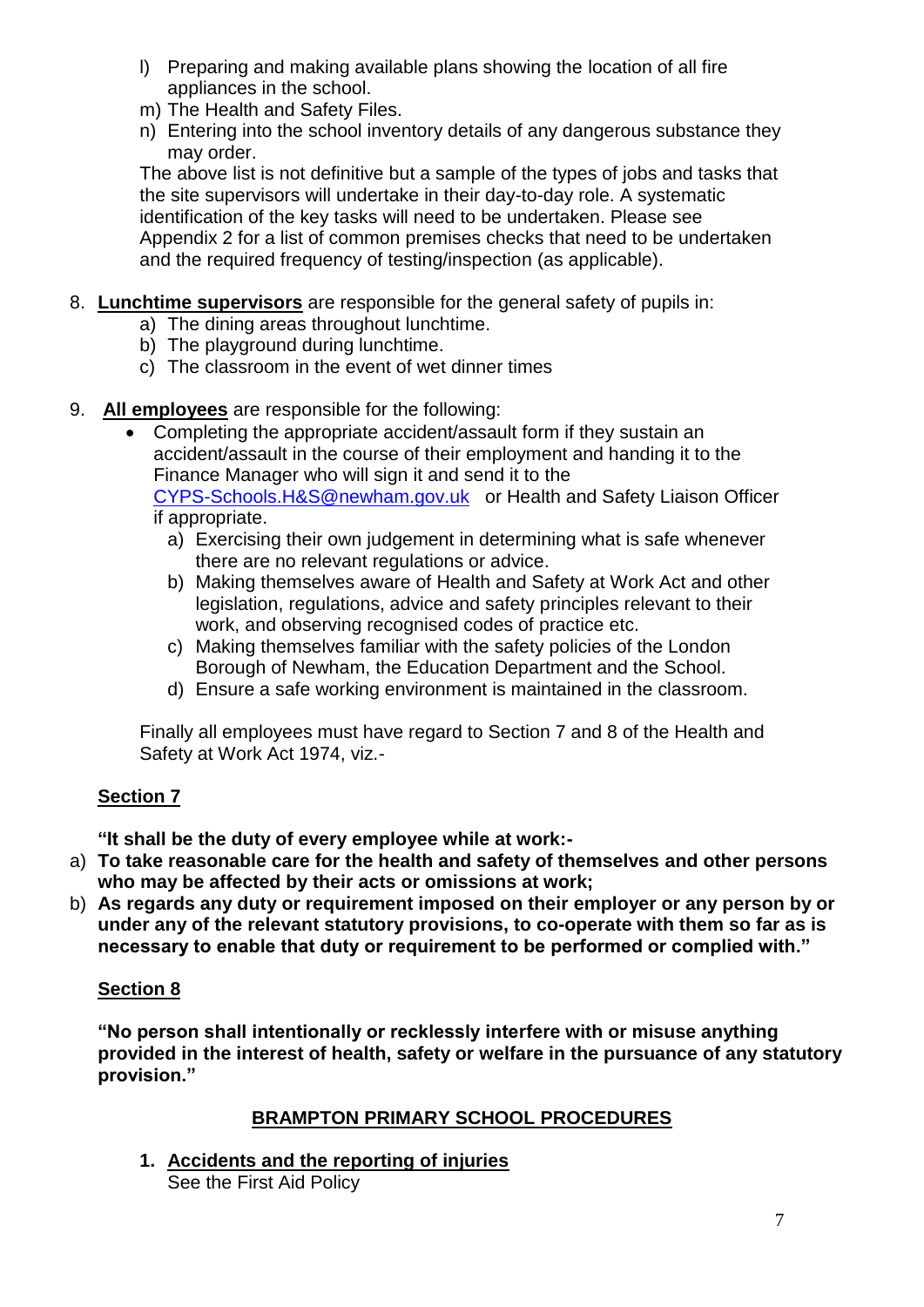### 2. **Visitors to school**

Visitors must sign in and out of the school and should wear a badge to identify themselves. Strangers should be challenged (politely).

#### **4. Emergency Procedures**

#### **Procedure in the Event of a Fire:**

#### **From the classes**

When the alarm sounds, the pupils should fall silent and stop moving. On the teachers' instruction, they should line up at the door. The teacher should lead the class to the designated area in the park. Classes should line up in their allocated places. Registers will be handed out by office staff and called by the teacher. Pupils will be expected to indicate with their hand that they are present and any absent pupils will be investigated. *When this is finished, the headteacher must be informed.* The whole procedure should be executed in silence. The time taken to evacuate should be recorded by the site supervisor.

Any support teacher, teaching assistants and learning mentors should check other rooms on the floor on which they are working to ensure that they are empty and close all doors before proceeding to the playground. Designated senior staff members should 'sweep' the floor rooms.

#### **From the Dining Hall**

If a class is having a PE lesson in the halls, children should take their trainers/shoes with them and put on their shoes outside the building where appropriate.

#### **Designated Fire wardens:**

There are a number of designated fire wardens who have received appropriate training. The fire wardens have a designated phase to cover in the event of an emergency from one of the following areas: Upper, Middle, Lower, well-being centre and creative arts block.

The designated fire warden will do internal corridor sweeps, close internal classroom doors and check the toilets areas. They will then exit the building and help marshal the children to the fire assembly point.

**Alarm:** Turning the alarm off is the Site Supervisor's or a member of the SLT's responsibility.

**Procedure:** Key to be kept in the school office. Newham Security to be contacted on 0203 373 2392 to confirm if it is a false alarm. Check the building.

#### **SEN**

All SEN LSAs to accompany children designated to them at all times. All children have care plans for emergency evacuation, which the SENCo reviews annually with the site supervisor.

### **MORE SPECIFICALLY IN THE EVENT OF A FIRE OR EVACUATION**

The Nursery and Reception pupils should use their own exits into the park.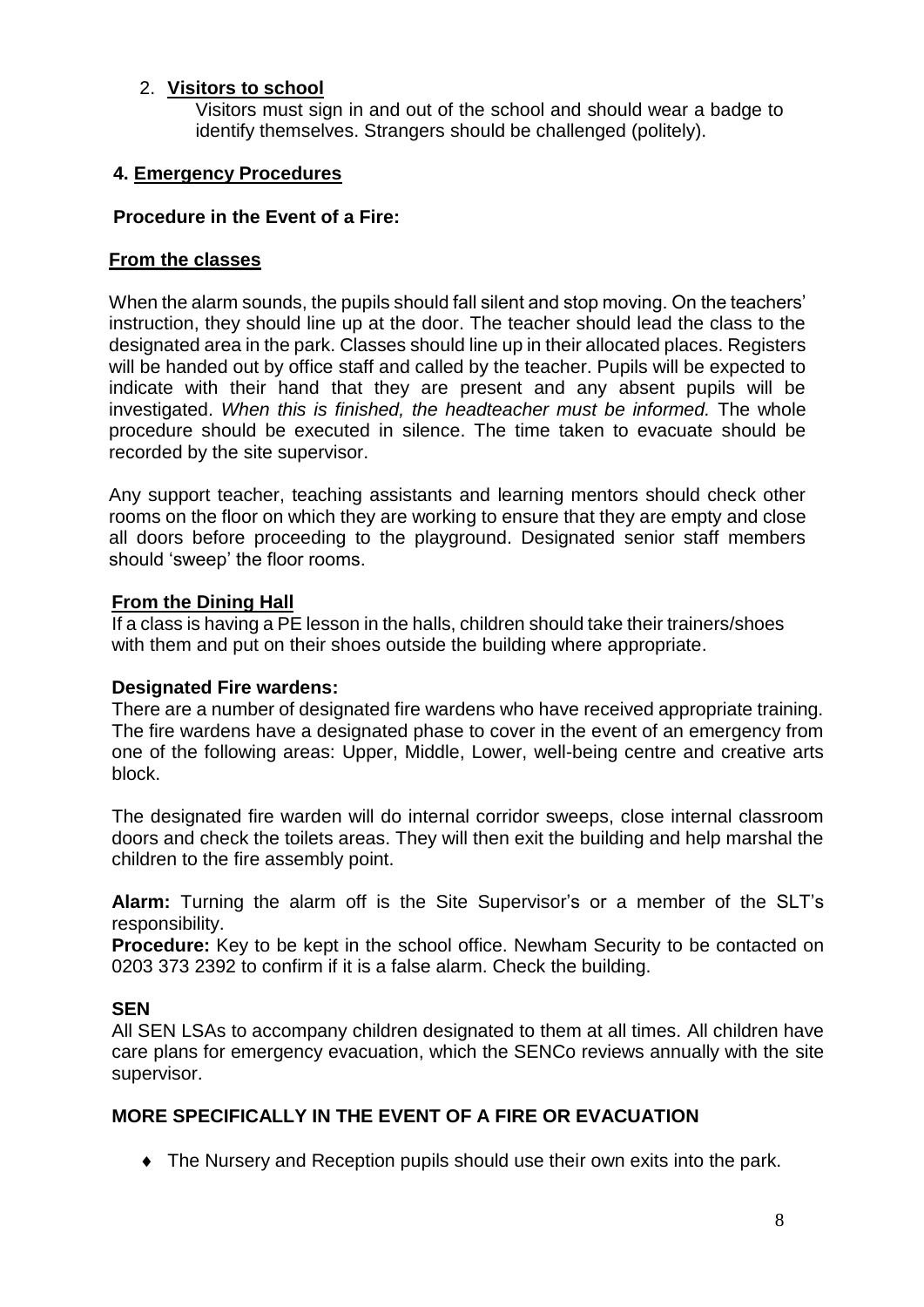- Classes using any hall should exit through the main doors into the playground.
- Children using the dining hall during lunch should evacuate through one of the main doors and line up at their designated area with their class.
- All other classes should evacuate the building by the nearest entrance.

#### **Classes should not at any time line up outside the shed. Parents should not be allowed to take their children from the premises.** (Please see Fire Evacuation Plan – attached)

### **Lift**

The lift is only to be used by trained persons. Training is to be delivered by the site supervisor. In the event of an emergency the lift will automatically descend to ground floor level and the door will open to allow persons to exit.

#### **Lunchtime**

Pupils in the dining hall leave through the fire exits and into the park. If it is wet play, the procedure is as above. Registers should be called by the classteacher. If it is a wet lunchtime, senior staff must check all classrooms are empty.

**Kitchen staff**. It is the responsibility of the cook to ensure that all of their staff are present at the roll call.

On hearing the alarm, the SLT and site supervisor should take steps to ensure that the emergency services have been informed or cancelled.

**Registers**. After marking registers on SIMS in the morning and afternoon, teachers should close and save in line with registration guidelines.

#### **Vehicles**

Any vehicle coming on site may only do so with the knowledge of the site supervisor overseeing the movement of the vehicle. The headteacher should be consulted about any vehicles that may cause obstruction or that are on site during play or lunch breaks, as this might be hazardous to children. Drivers are made aware of this when reporting to Reception. Vehicles are not allowed to move around the site between 07:30 – 16:00 hours unless there are exceptional circumstances.

#### **Education Visits**

All educational visits will be monitored and authorised by the Educational Visitors Co-ordinator (EVC). Staff will be expected to complete an Educational Visits Plan and Risk Assessment online prior to leaving school on the day of the trip – see EVC for details. Risk Assessments for all visits must be completed and SEND & PMLD children must have an individual risk assessment completed. The school finance manager will make all bookings for coaches. Parents will be advised by letter and their permission obtained.. Pupils will be accompanied by adults in ratios set out in the local authority's Standard Procedure 54, "Educational Visits". On all visits, the Educational Visits backpack must be taken. The backpack will contain emergency procedures,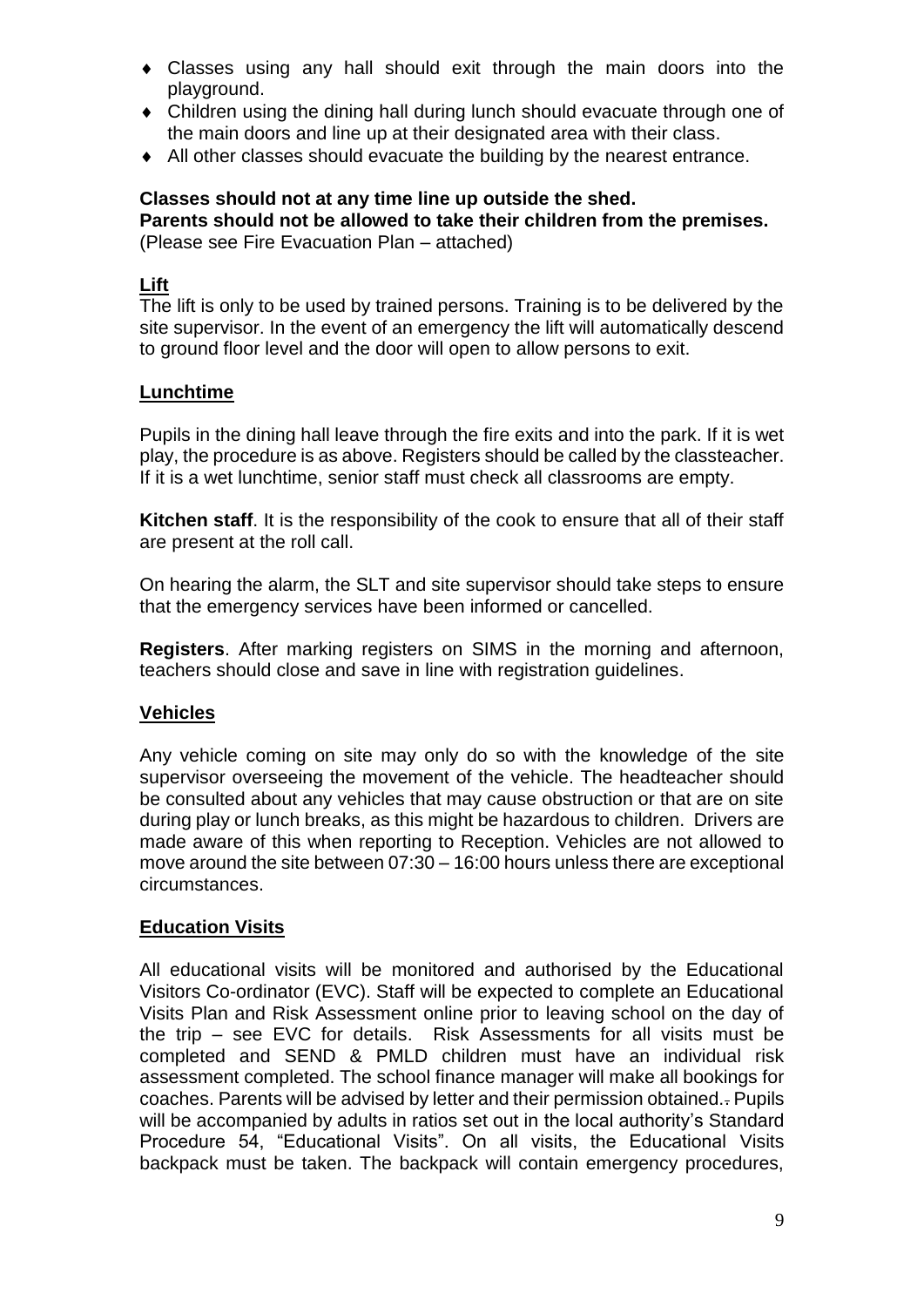contact numbers, school travel insurance, a fully stocked first aid kit. Group leaders must ensure that the backpacks are fully stocked.

### **Good Housekeeping**

Instructions will be issued to members of staff from time to time on the storage of clothing, tools, equipment and waste. In general, the site supervisor will ensure the maintenance of clean classrooms, social areas, toilets, washing facilities, corridors and other areas in accordance with standards approved by the headteacher, particularly at the beginning and end of terms.

#### **Maintenance of Equipment, Machinery and Buildings**

The LA and school has arranged for a regular inspection of certain areas, in accordance with relevant regulations. It will be the duty of the member of staff responsible for each item of equipment to ensure that the item has been checked and this has been entered into the Online asset tracker system, Parago by IT technician. Fire alarms are checked and recorded on a weekly basis by the site supervisor. The contractors check fire extinguishers annually. Personal items must not be brought onto the premises without the express permission from the headteacher.

#### **Managing Security in School**

The school is well protected with a secure perimeter fence and on-site 24 hour CCTV. School and park gates are opened at 8:30am and locked at 9:00am. These are re-opened at 3:00pm. All visitors to the school are requested to sign the Inventry and supply or temporary staff will be given swipe card to access all main doors, cupboards that store resources and the staffroom. This should be returned daily.

### **Contractors**

Contractors working on site should report to the school office. They should not only follow Health and Safety regulations set by their company but also adhere to basic principles of safe practice notified to them by the site supervisor and/or the finance manager and headteacher.

Building projects are overseen by the site supervisor. They will need notification of the following:

- ◆ Details of any planned work;
- Name and address of contractor with name and telephone number of contact person;
- Dates of proposed work;
- Number of operatives planned to be on site on the days of the contract.
- They will need to receive a health and safety talk from the Site Supervisor on arrival and they need to sign the asbestos register

#### **Hazardous Substances**

The Control of Substances Hazardous to health regulations make the following requirements of schools:

An inventory of hazardous substances should be maintained;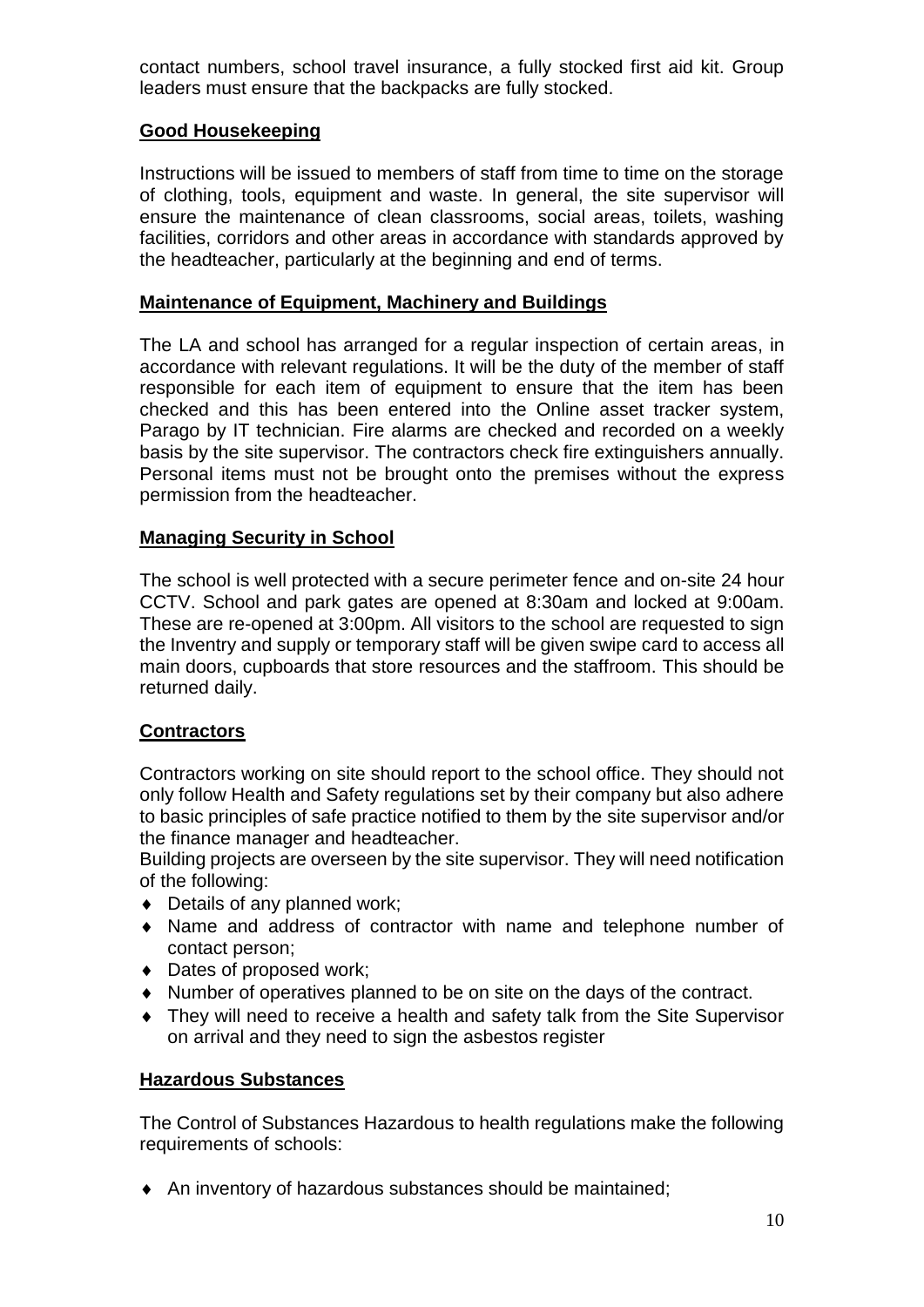- Regulations should be produced on the storage and use of these substances;
- Appropriate training should be given to all members of staff in the use of these substances; this training comprises staff reading this Code of Practice. The site supervisor is responsible for enforcing the Code of Practice with regards to cleaning materials and ensuring staff are trained appropriately.

## **Substances for educational purposes:**

- Tipp-Ex. Pupils are not permitted to use Tipp-ex. Staff who wish to use Tippex must store it in a safe place out of pupils' reach.
- Fixative. This must be used in a well-ventilated room when pupils are not present.
- Glues. Manufacturer's instructions should be read and followed carefully.
- Gold and Silver Sprays and Pens. Sprays are to be used only by adults in a well-ventilated room when pupils are not present. Pens may be used by pupils but should always be returned to an adult immediately.
- Carbon toner. When replacing the carbon toner in the photocopier, care should be taken not to touch or breathe in the fumes. Plastic gloves are provided for use when changing the toner.
- Polystyrene. Some kinds of polystyrene fragment, when cut, are dangerous when inhaled.
- White board cleaning fluid is not permitted.

### **Substances used for cleaning:**

These substances, the use of which has been approved by the Authority, are kept locked away out of reach of pupils in ventilated cabinets if necessary. Staff should read and follow manufacturers' instructions.

### **Receiving a bomb warning**

- ◆ Be calm;
- **Find Headteacher or Deputy Headteacher. If they cannot be found, a Senior teacher will be responsible for actions. He or she will then: a) Contact Police b) Contact Newham Security.**

Seek advice from the LA before doing anything else.

### **Receiving a bomb warning during lunchtimes**

The headteacher or deputy headteacher will tell the lunchtime supervisors and all staff to evacuate the pupils into the playground. Staff will go with the pupils. Class teachers (if on site) will register the pupils to make sure that all pupils are accounted for. Any pupils who are home dinners must not be allowed to return to school. A record should be kept of this. Staff, if off site should only return with SLT knowledge.

There should be no need to put a notice on the door to say that the school has been evacuated as there should be a police presence. The site supervisor will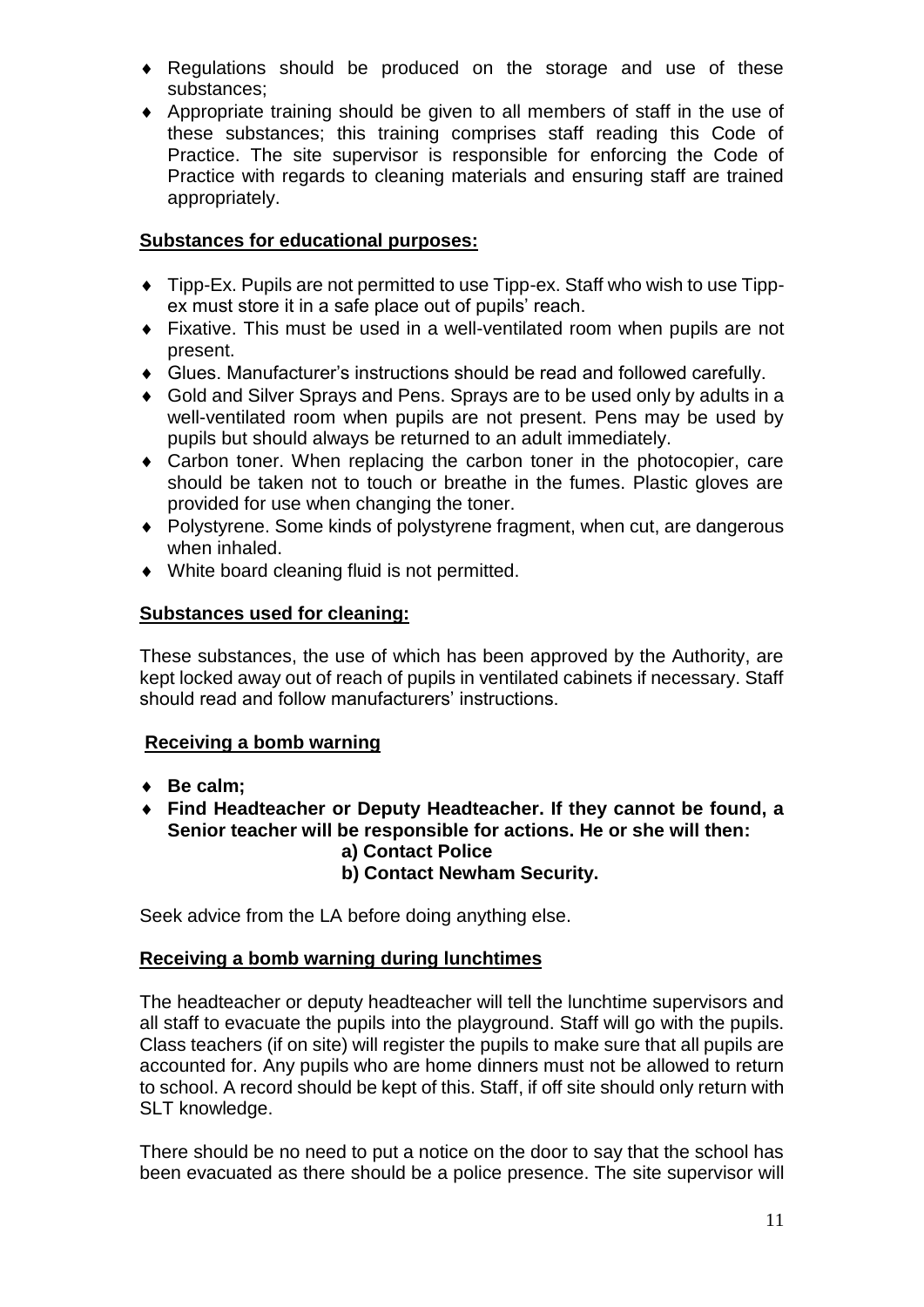ensure that the gates are locked after the school has gone so that no one has access.

The fire alarm will not be activated as it may cause panic. The bell will be used to summon pupils already in the playground into lines. People in the building will be spoken to by senior staff members.

The neighbours will be informed, if appropriate, by the police.

The school will evacuate together – not a class at a time – teachers and lunchtime supervisors with each class. No one is to go home. The whole school should leave quietly and go to Central Park Primary School or as directed by the emergency services or Newham Security (possibly New City Primary School or Brampton Manor Academy).

### **During school time**

The headteacher, deputy headteachers and senior staff will visit each class and tell the teacher to take the pupils and their coats and the teachers' own belongings into the playground away from the building.

Staff to check all rooms are empty as normal for fire procedures and take registers and gate key into the playground.

When the headteacher and/or deputy head are satisfied that everyone is present, the whole school evacuates together to Central Park Primary School.

### **Electrical equipment**

- The site supervisor will carry out an annual visual check on all electrical equipment to conform with the Health and Safety regulations and an inventory kept;
- Only the site supervisor is authorised to wire plugs and to carry out electrical repairs within his competency. Other members of staff must never carry out this task;
- All members of staff have a responsibility to report any electrical defects (e.g. equipment not working, loose plugs, frayed wires) to the site supervisor in person, or recording it in the site supervisor's job book located in the staff room or via email. The piece of equipment must not be used until it has been repaired.
- ◆ Care should be taken that wires are not left trailing in dangerous positions:
- ◆ PAT testing must be recorded annually by the Site Supervisor.

#### **Reducing crime**

All strangers should always be challenged (politely) by any staff member.

External doors are locked at all times and the only means of entrance/exit, before/after school for visitors will be the Brampton Road entrance, unless by prior arrangement with the site manager or after school and breakfast clubs. Masterman Road and all external gates are secure between 9.00am and 3pm.

### **Furniture and furnishings**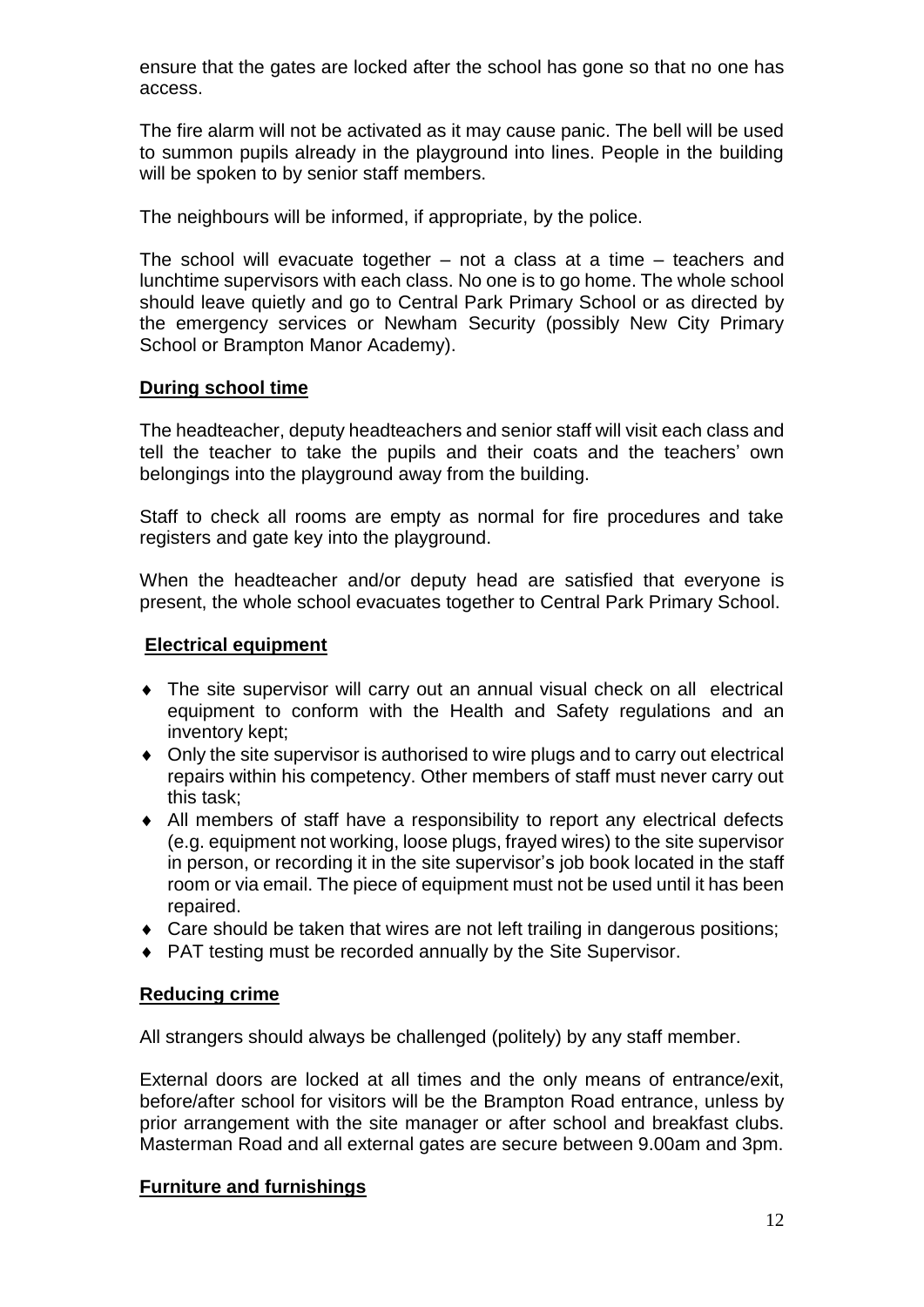- All passages, corridors, stairs must be kept free of obstruction;
- Staff should look out for sharp edges which could cause injury and should report any dangerous equipment;
- All spillages should be immediately cleaned up;
- Ordinary use of furniture should present no danger but furniture can be put under strain by misuse e.g. pupils rocking back on chairs. Such practices should be discouraged. Any defective furniture should be discarded;
- When mounting or taking down displays, all staff should use stepladders. Under no circumstances should either pupils or adults climb on furniture for this purpose. Pupils are permitted to mount stepladders when directly supervised by an adult. Pupils are not permitted to remove staples from displays.

### **Health** See the First Aid Policy

# **Art**

- **Art and craft equipment**. Occasionally equipment which is potentially dangerous may be used in art work. Pupils will be instructed in their safe use and particularly close supervision on the part of the teacher and all adults is necessary. Dangerous equipment such as Stanley knives, staple guns, fixatives etc. must be locked away. Teachers must use their common sense about what constitutes 'dangerous' in the context of their class.
- **Cleaning**. All equipment and materials must be stored and locked away under the site Managers directions.

### **Cookery**

- When working with food, high standards of hygiene are vital. Pupils must wash their hands thoroughly and wear cookery aprons. All utensils and the cooker must be carefully cleaned after use.
- Particular close supervision is needed when pupils are using utensils such as sharp knives and appropriate instructions should be given.
- Pupils may not use the cooker without the continuous presence of an adult.

# **Physical Education**

- Gymnastics apparatus is inspected annually and the site supervisor maintains a record.
- When the pupils have erected the apparatus in a gymnastics lesson, the teacher should check that it is safe before the pupils use it.
- Pupils and staff must always be dressed appropriately for the physical activities according to school policies.
- New members of staff will be instructed in the correct methods of carrying apparatus and with regard to other particularly dangerous activities in PE by the PE subject leader who makes a record.
- Occasionally, teachers 'join in' physical activities with pupils. There is nothing wrong with this but the teacher should take particular care to avoid situations where their greater weight could pose a potential dangerous situation.
- Swimming. Particular close supervision is essential. Staff at the pool are well versed with regard to issues of safety and established procedures should always be rigorously followed. Staff should not go in the pool (see Standard Procedure 54 "Educational Visits Guidance".) The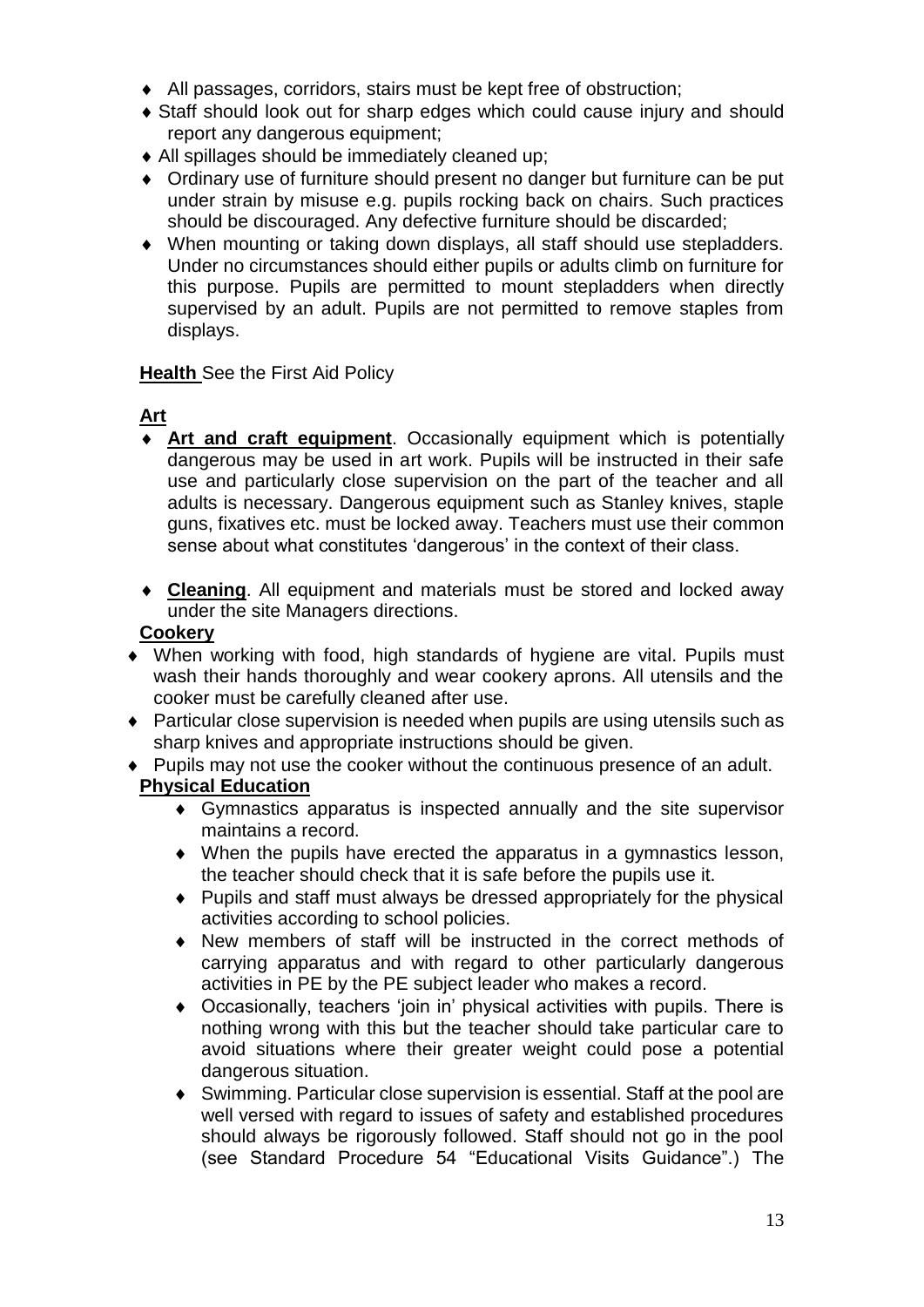exception is when staff supporting 1 to 1 children where they must go in the pool with the children.

### **Supervision**

- Whilst under the school's duty of care, pupils should never be left unsupervised, except in emergencies.
- The school is committed to developing pupils' independence and as part of this, pupils will be asked to work outside direct supervision e.g. going to the library to retrieve a book, carrying out measuring activities in the playground. Such activities should be presented to pupils as a privilege, which will be removed if abused.

### **Design and Technology**

- New members of staff will be instructed in the correct use of equipment by the subject leader.
- Close supervision of pupils is essential when they are using equipment.
- The Design and Technology subject leader will inspect equipment at regular intervals and at least annually and record it.

### **ICT**

With regards to CleverTouch screens in the classrooms,

- If using a projector beam staff and pupils should be reminded not to stare directly into the beam;
- $\bullet$  The use of the lasers are prohibited in school;
- During wet play and dinner times, all screens and monitors must be switched off unless they are being used for videos.
- During wet play and dinner times, the remote control and any other devices must be stored away in a safe place, unless they are being used under direct supervision.

See Appendix 1 for Brampton's ICT H & S.

### **Risk Assessments**

Risk Assessments must be carried out by school or staff involved in potentially hazardous activities. Potential risks occur during:

- ◆ Educational Visits.
- ◆ Some Science activities.
- ◆ Using some D & T equipment.
- ◆ Some P.E. activities.
- New building works.
- Moving furniture.

This is not an exhaustive list, so a common sense approach is necessary.

### **POINTS OF CONTACT**

#### **Overall Health and Safety Co-ordinator - Headteacher: Kevin Reid:**

 manages Health and Safety at the school and needs notification of accidents or injuries, particularly injuries to the head.

#### **Deputy Headteachers: Mark Woodhouse, Tracey Baillie and Marie Hardie**

**Delegated Health and Safety Coordinator for day-to-day running: Sonu Somra and Kevin Bingham**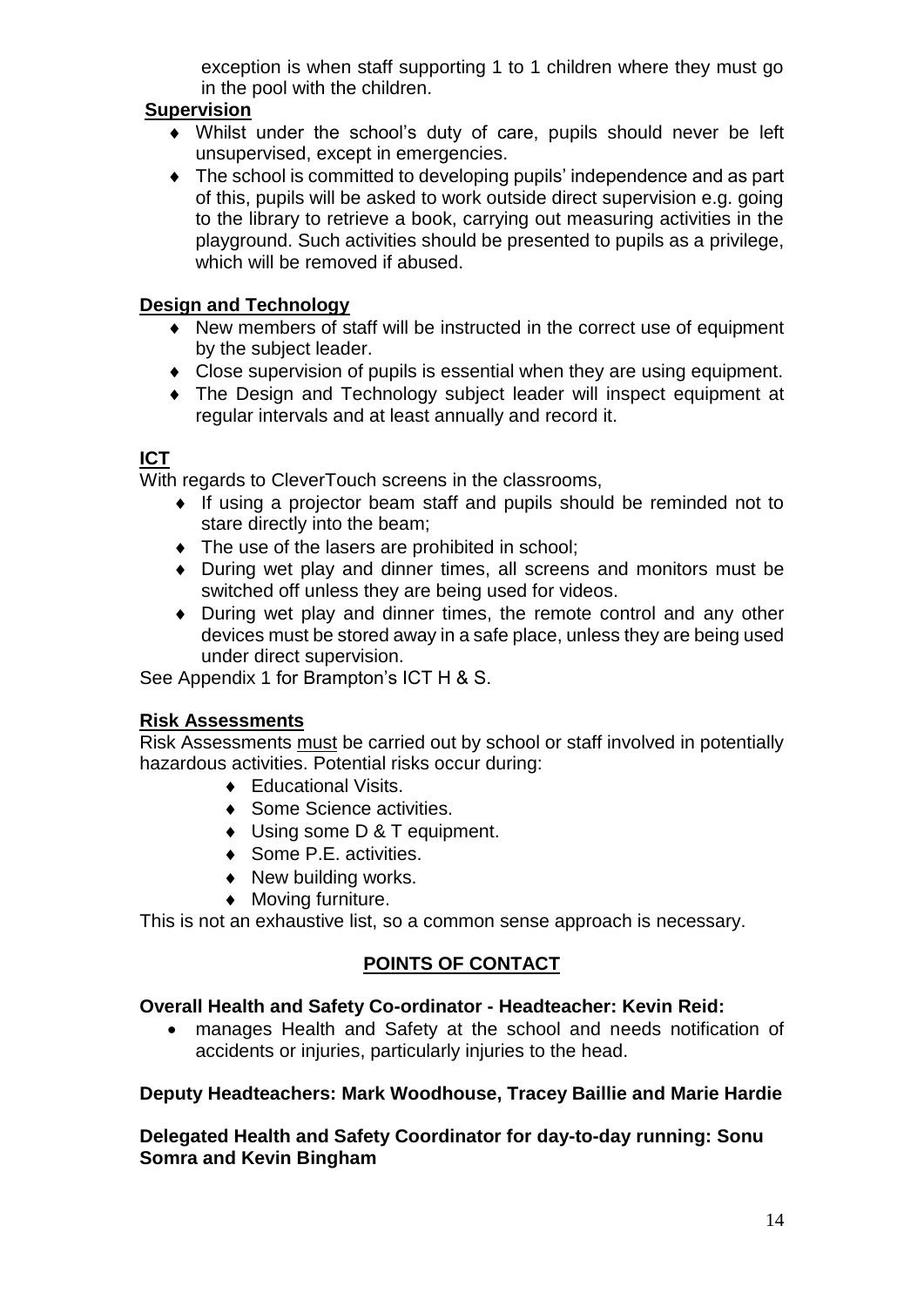managing the day to day running of Health and Safety affecting pupils and teaching staff. Will respond to Standard Procedures (SP) and Information Bulletins (IB) as instructed by the Borough – *delegated to Finance Manager and Site Supervisor.*

#### **Site Supervisor: Kevin Bingham**

Upkeep and cleanliness of the building. Removal of hazardous waste and breakages.

#### **Appendix 1**

### **Brampton Primary School ICT Health and Safety**

Brampton Primary school has six mobile unit of laptop trolley and three unit of iPad trolley that are located in the corridor close to the classrooms. The school also has one ICT suite with 23 computers and is mostly used by the pupils and staffs.

#### **Comfort**

Users should be comfortably positioned, with easy access to all equipment. While sitting, users must be able to adjust their position in relation to the equipment as appropriate. Users should change position frequently and take frequent ten-minute breaks away from the computer to stretch their limbs,

#### **Desk and Workstations**

There should be enough space around a workstation for paper, books and other materials. There should be enough room for the teacher to gain access. It is important to keep walkway and emergency exits clear.

#### **Seating**

PC's should be sat at the recommended height for pupils using the ICT suite (with the eye level at the top of the screen). To achieve the correct posture, the lower arms should be roughly horizontal, and the back should be kept straight. Ideally the height of the chair should be adjustable for children of different year groups to use the same chairs. Chairs with backs are generally preferable to stools. Pupils should be encouraged to change posture frequently and take short breaks away from the computer to stretch. Pupils using laptops and iPads should be seated comfortably at their desks.

#### **Monitors**

Monitors should tilt and swivel to suit the requirements of individual users. The top of the screen should be roughly at the eye level. Screens should be positioned to reduce reflection and glare from lights and windows, using blinds where necessary, and should be adjustable for brightness and contrast as the lighting changes throughout the day. Clean screens give better visibility and reduce glare. They should therefore be cleaned regularly using appropriate cleaning materials. There may be screen distortion if speakers are placed too close to the monitor, so it is advisable to position speakers about 30cm away.

#### **Keyboards**

Users of PC's should have the option of using the keyboard flat or tilted. It is important to develop good keyboard technique. Do not bend hands up at the wrist when typing. Keep soft touch on the keys and do not overstretch your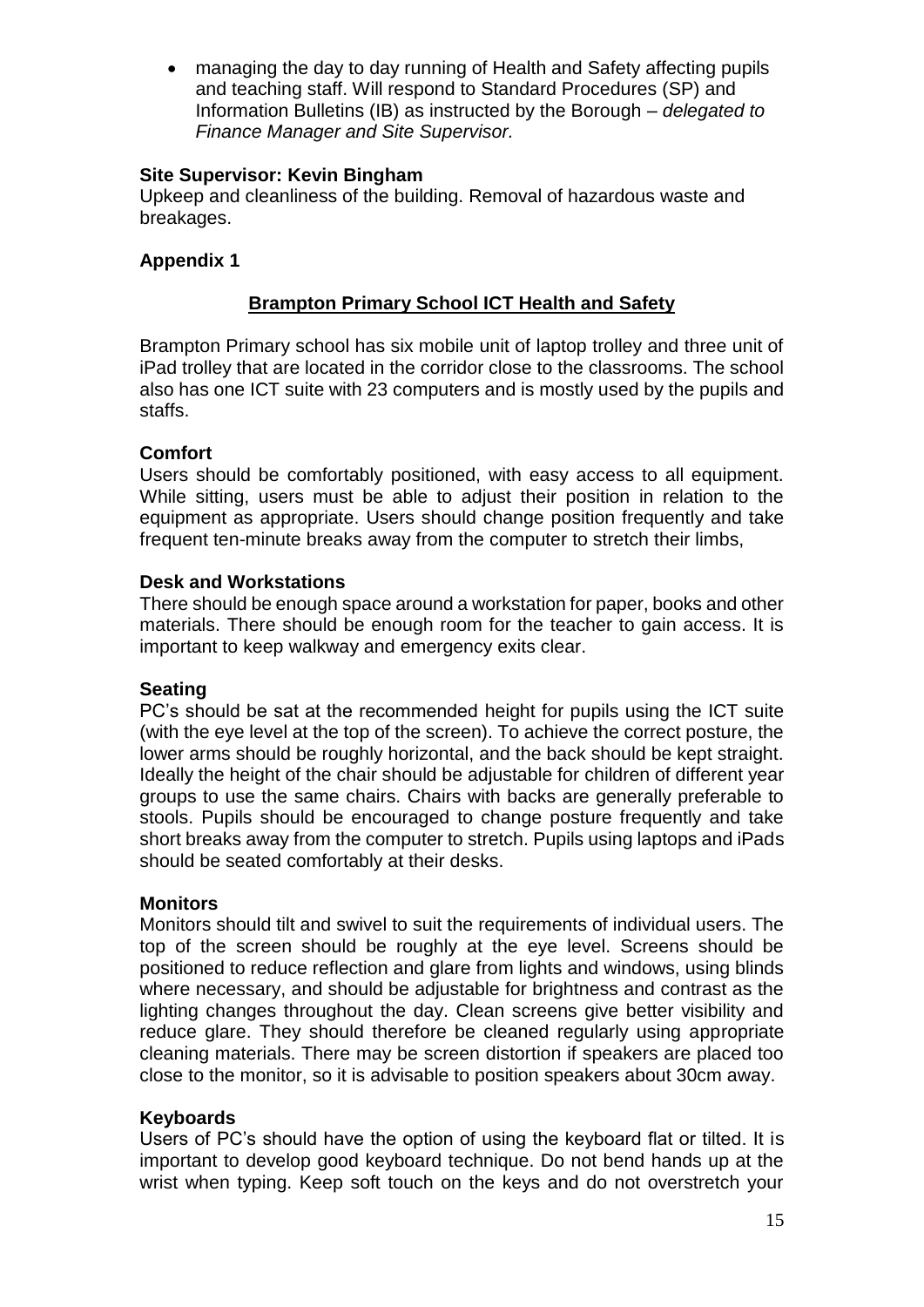fingers. Repetitive strain injury (RSI – Upper limb disorders including pains in the neck, arms, wrists, hands and fingers) can cause painful conditions, which have the potential to cause irreversible problems. For children with years of typing ahead of them, using the keyboard with index fingers only is highly risky. RSI is easier to prevent than cure.

#### **Software**

Defective CD-Roms or DVDs used in high-speed drives can shatter and allow pieces of disk to escape from the drive. To check that disks are in perfect condition, hold then up to the light and examine them for cracks, scratches or defects near the inner rim.

#### **Noise**

Almost all ICT equipment emits background noise if the power is switched on, even when an item is not in use, and many software packages feature sound as part of their operation. Other ICT users in the classroom, especially those working in groups, can be noisy or distracting. Use of headphones may help to reduce distractions and aid concentration. In ear, headphones should only be used for personal use (for hygiene reasons). A child's ears are more sensitive than an adult is and it is advisable that pupil's turn down, volume controls before use. Where printers are located in teaching areas, try to conduct large print runs outside lesson times.

#### **Heat and Light**

The ideal temperature of an ICT suite is between 18 and 24 degrees Celsius, with humidity between 40% and 60%. Almost all ICT equipment gives off heat, which can build up during the day and become quite oppressive for users, as well as detrimental to the equipment. Ensure that the room is well ventilated by using air conditioning if available, opening doors and windows and turning down heat. Ideally, windows should be fitted with blinds to avoid glare for screen users.

#### **Personal Safety**

When using equipment such as photocopiers, remember that fast-moving parts can trap clothing, jewellery and hair. Photocopiers should be located in wellventilated areas, and pupils should not be allowed to handle toners and inks, or try to repair faults.

#### **Clever touch IWB and Projector Health and Safety Issues**

It is important that all users are aware of health and safety implications of using IWB and projection equipment in the classroom, particularly if children might stand in front of the beam to give presentations. All projectors have the potential to cause eye injury, so simple guidelines should be followed:

- No one should stare directly into the beam of the projector
- When entering the beam, users should not look towards the audience for more than a few seconds.
- Users should keep their backs to the projector beam when standing in it.
- The use of a stick or laser pointer is recommended to avoid the need for the user to enter the beam.
- Children should be supervised at all times when a projector is being used and in particular, when they are asked to point something on the screen.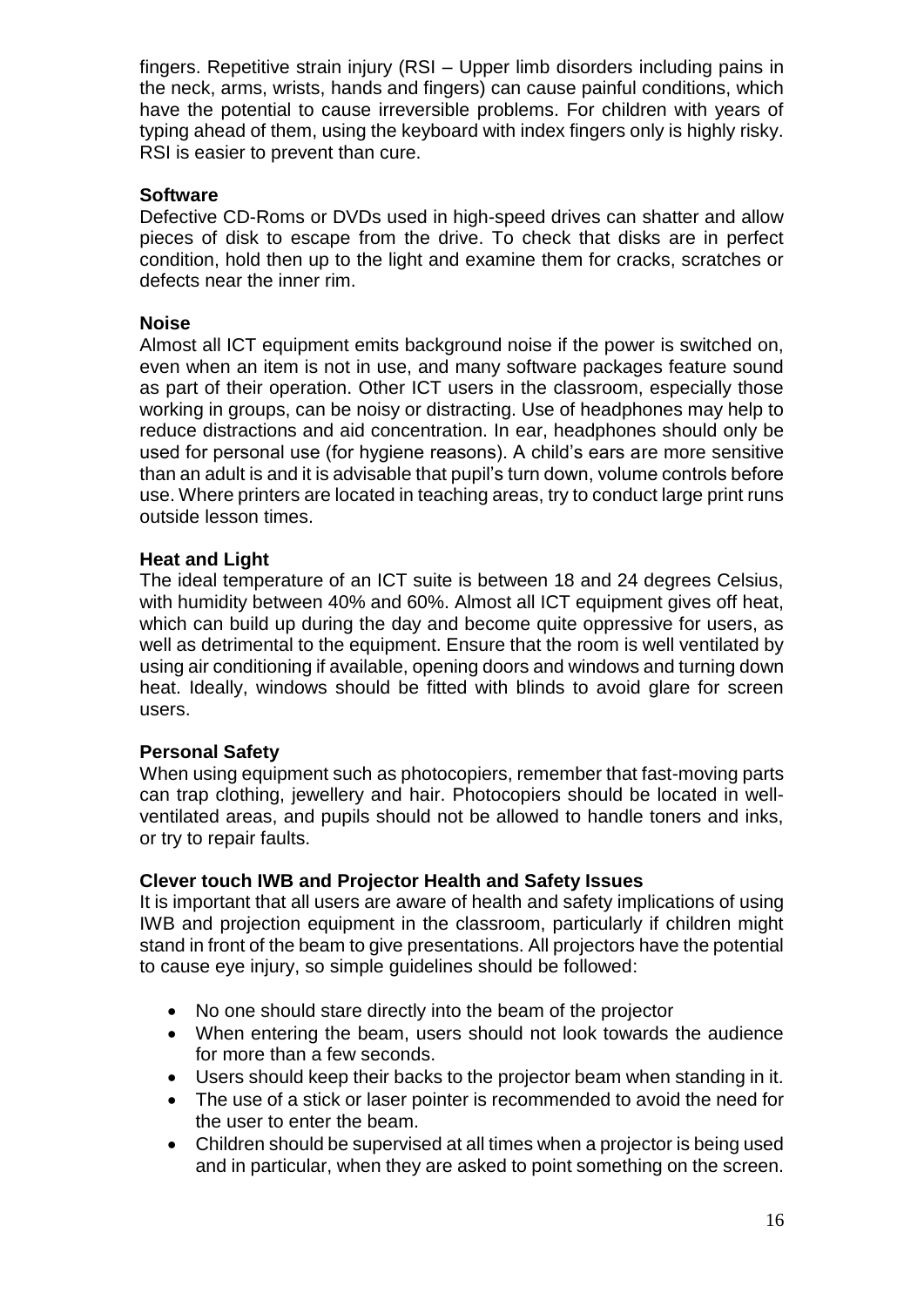- Control light in the room by using blinds, which diffuse rather than remove ambient lighting thus reducing the need to increase the beam intensity.
- Retaining some ambient light enables eye-to-eye contact to be maintained and there is some evidence that pupils work more ably when exposed to natural light. Restore natural daylight promptly on conclusion of interactive whiteboard sessions.
- Use the brightness reduction facility on the projection when a presenter is standing in front of the projector.
- A maximum of 1500 ANSI lumens should be more than adequate for most classroom environments.
- Projectors should be installed as far forward as possible to avoid the projector beam entering the user's field of vision. This is best achieved by ceiling mounting, rather than floor-or table mounting, the projector. We have four all in one interactive whiteboards that remove any potential danger of getting the light beam in the eye of the user and almost eliminates the area of shadow from the user.
- Board positioning should be determined following an appropriate risk assessment.
- Electrical standards and regulations apply in relation to all interactive whiteboard aspects.

| <b>Maintenance and Inspection Matrix</b> |                         |                   |  |  |
|------------------------------------------|-------------------------|-------------------|--|--|
| <b>Plant/Equipment/Service</b>           | Maintenance/            | <b>Frequency</b>  |  |  |
|                                          | <b>Inspection type</b>  |                   |  |  |
| Air Conditioning                         | Maintenance             | Annually          |  |  |
| Air receivers >250bar/litres             | Inspection              | Annually          |  |  |
| <b>Asbestos Monitoring</b>               | Check                   | Variable          |  |  |
| Autoclaves                               | Inspection              | Annually          |  |  |
| <b>Boiler</b>                            | Maintenance             | Annually          |  |  |
|                                          | Inspection              | Annually          |  |  |
| Clinical waste disposal                  | Waste collection &      | Dependent on risk |  |  |
|                                          | disposal                | assessment        |  |  |
| D&T plant/equipment                      | Safe condition          | Annually          |  |  |
|                                          | Maintenance             | Annually          |  |  |
| Electrical (mains wiring)                | Inspection              | 5 Yearly          |  |  |
| Electrical (PAT)                         | Inspection              | variable          |  |  |
| Emergency evacuation chairs              | Inspection              | Annually          |  |  |
|                                          | <b>Visual Check</b>     | Monthly           |  |  |
| Entrance Barrier/gates (powered          | Inspection (powered)    | Annually          |  |  |
| and manual)                              | <b>Visual check</b>     | Termly            |  |  |
| Extraction systems (dust)                | Inspection              | Annually          |  |  |
| <b>Extraction Systems (heat</b>          | Inspection              | Annually          |  |  |
| processes)                               |                         |                   |  |  |
| <b>Extraction Systems (Kitchens)</b>     | Maintenance             | Quarterly         |  |  |
| <b>Extraction Systems (fume</b>          | Inspection              | Annually          |  |  |
| cupboards)                               |                         |                   |  |  |
| <b>Emergency Lighting</b>                | Visual check            | Daily             |  |  |
|                                          | <b>Test</b>             | Monthly           |  |  |
|                                          | Inspection/battery test | Yearly            |  |  |

### **Appendix 2**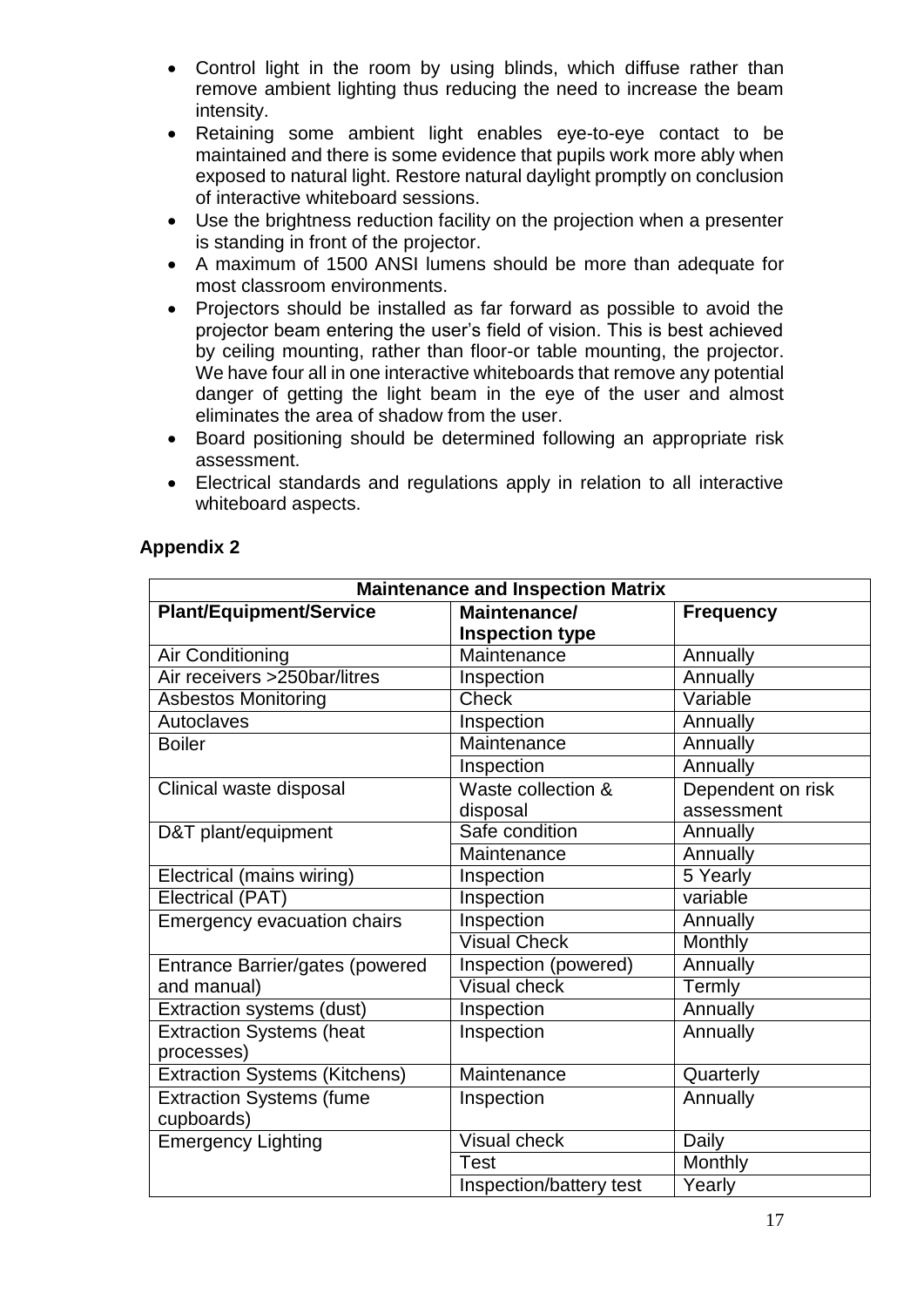| Fall arrest systems            | Inspection              | Annually              |
|--------------------------------|-------------------------|-----------------------|
| Fire Alarm, detectors and door | Test                    | All in 13 week period |
| release (including independent | Inspection              | Quarterly             |
| door release devices)          |                         |                       |
| Independent fire door release  | Battery change          | Annually              |
| devices                        |                         |                       |
| <b>Fire Doors</b>              | Inspection              | Annually              |
|                                | <b>Visual Check</b>     | Monthly               |
| Fire escape staircases/ladders | Inspection              | 5 years after         |
| (external)                     |                         | installation/every 3  |
|                                |                         | years thereafter      |
|                                | <b>Visual check</b>     | Annually              |
| <b>Fire Extinguishers</b>      | Inspection              | Annually              |
|                                | <b>Visual Check</b>     | Monthly               |
| Fire evacuation doors          | <b>Visual Check</b>     | Monthly               |
| <b>Fire Shutters</b>           | Maintenance             |                       |
|                                | Inspection              | Annually              |
| Gas appliances                 | Inspection              | Annually              |
| <b>Heating System</b>          | Maintenance             | Annually              |
| Hoists (engine)                | Inspection              | Annually              |
| Hoists & Slings (patient)      | Inspection              | 6 months              |
| <b>Intruder Alarm</b>          | Maintenance             | Annually              |
| Kiln                           | Inspection              | Annually              |
| Ladders/step ladders           | Inspection              | Annually              |
| Lifts/stairlifts               | Inspection              | 6 months              |
| Lightning conductors           | Inspection              | Annually              |
| <b>MEWP</b>                    | Inspection              | 6 monthly             |
| <b>Minibuses</b>               | <b>Check</b>            | Before use            |
|                                | <b>Inspection (MOT)</b> | Annually              |
|                                | Maintenance             | Annually or as per    |
|                                |                         | manufacturer's        |
|                                |                         | schedule if shorter   |
| <b>PH/Free Chlorine</b>        | <b>Test</b>             | 3 times per day       |
| PE equipment (including        | Inspection              | Annually              |
| recreational posts)            |                         |                       |
| <b>Play Equipment</b>          | Inspection              | Annually              |
|                                | <b>Visual check</b>     | Weekly                |
| Pug Mill                       | Inspection              | Annually              |
| <b>Radiation Sources</b>       | Inspection              | Annually              |
| Shutter door systems           | Inspection              | Annually              |
| Sprinkler systems              | Inspection/Maintenance  | Annually              |
|                                | <b>Test</b>             | Monthly               |
| Steam engines                  | Inspection              | Annually              |
| <b>Tower Scaffolds</b>         | Inspection              | Annually              |
|                                | After assembly          | Before use & every 7  |
|                                | inspection              | days                  |
| Tie-in bolts                   | Inspection              | Annually              |
| Trees (Zone 1)                 | Inspection              | Annually              |
| Water Systems (descaling)      | Maintenance             | Quarterly             |
| Water Systems (infrequent use) | Flushing                | Weekly                |
| Water Systems (hot & cold)     | Inspection/Maintenance/ | 6 monthly/Annually    |
|                                | sampling                |                       |